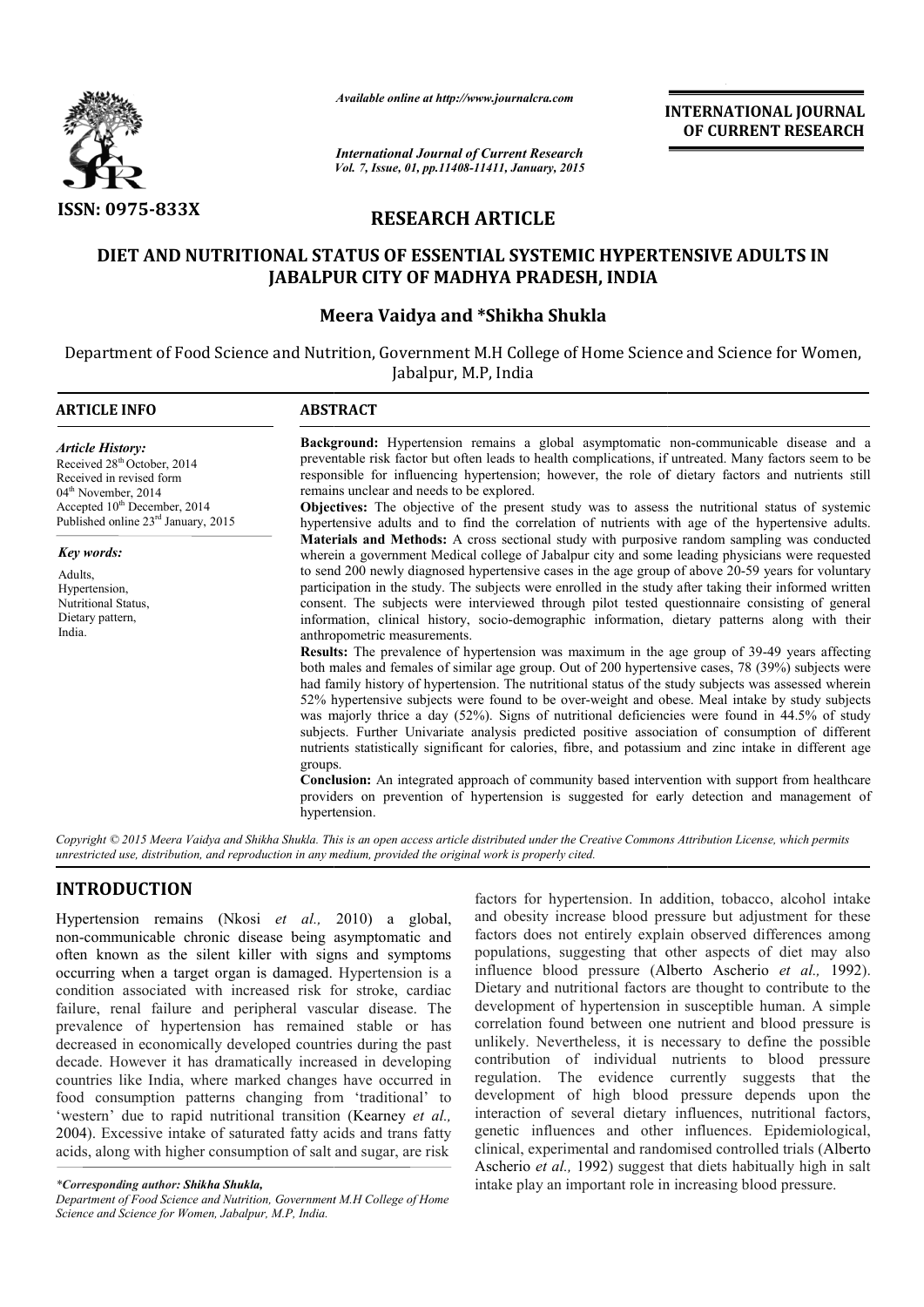A recent article also suggests that health intervention, including government policy and action to regulate reduction in the salt content of processed foods, are cost effective ways to limit cardiovascular diseases and could avert over 21 million disability-adjusted life years per year worldwide. Public health approaches (e.g. reducing calories, saturated fat and salt in processed and prepared foods and increasing community/school opportunities for physical activity) can achieve a downward shift in the distribution of a population's blood pressure, thus potentially reducing morbidity, mortality and the lifetime risk of an individual's becoming hypertensive.

Furthermore, community based interventions focussing on public awareness on hypertension is extremely important as most of the population remains unaware of the symptoms of hypertension and is generally diagnosed in case of any illness. These public health approaches can provide an opportunity to intervene early interventions to prevent the costly affair of hypertension management and its complications with lifestyle modifications.

## **MATERIALS AND METHODS**

The present study was conducted in the Department of Medicine and Biochemistry, Government Medical College, Jabalpur, Madhya Pradesh with the primary objective of delineating dietary habits and nutritional status of hypertensive adults. This cross sectional study was conducted after Institutional Ethics Committee's approval. Both males and females aged more than 20- >59 years were included while pregnant women or unhealthy subjects with serious health issues were excluded. A purposive sampling of 200 newly diagnosed cases of essential systemic hypertension from the hospital were registered for the participation in the study after obtaining their informed written consent. Apart from this, some leading physicians were also requested to send newly diagnosed cases of systemic hypertensive adults.

All the cases included in the study were subjected to ancillary investigations suggested for ruling out the identifiable cause of systemic hypertension. Participants were subjected to a pretested questionnaire including general information, personal, clinical and laboratory investigations. Measurement of Blood Pressure (BP) was carried out on each participant by using the standard technique (Canadian Hypertension Education Program, 2009). It was measured in left arm in the sitting position on the upper arm with the arm supported, with the palm facing upward. Mercury column Sphygmomanometer was used to measure the BP. The average value of three consecutive BP readings was taken in to account for this study purpose. A subject was considered hypertensive if one had an average systolic blood pressure (SBP) of 140 mmHg or Diastolic Blood Pressure (DBP) of 90 mmHg, or if he or she was using antihypertensive medication with normal or high BP. The grading of systemic hypertension was done according to the WHO Technical report (Series No.628). The systemic hypertension in adults was characterised by the systolic blood pressure equal to or greater than 95 mmHg. Essential hypertension is defined as systemic hypertensions without any evident organic cause. In the present study, the evident organic cause was ruled out by subjecting the hypertensive patient to

clinical, electrocardiographic, radiographic and related laboratory investigations. Body mass index (BMI) was calculated using the formula: weight  $(Kg)/height$  (m<sup>2</sup>). Generalized obesity was defined using the new WHO Asia Pacific guidelines i.e. BMI  $\geq$ 25 kg/m<sup>2</sup> and abdominal obesity as waist circumference  $\geq 90$  cm for men and  $\geq 80$  cm for women (World Health Organization, 2000). The subjects were enquired about their dietary habits using a food frequency questionnaire (De Lezenne Kromhout and Coulander, 1984). The data was entered, filtered and analyzed by using SPSS  $18<sup>th</sup>$ version.

### **RESULTS**

The information, concerning each individual case, was carefully recorded and analysed using standardised questionnaire-cum-personal interview method. Among 200 systemic hypertensive adults, 116 (58%) were males and 84 (42%) were females. The subjects were in the age range of above 20 ->59 years. Among the study subjects, majority of the hypertensive cases in respect to both males and females were found to be in the age group of 39-49 years seen in Table 1.

**Table 1. Categorisation of Hypertensive Adults in Groups and as per Sex**

| Group              | Age (yrs) |     | Male  |     | Female |     | Total  |  |
|--------------------|-----------|-----|-------|-----|--------|-----|--------|--|
|                    |           | No. | $\%$  | No. | $\%$   | No. | $\%$   |  |
|                    | $>20-29$  | 7   | 3.50  | 3   | 1.50   | 10  | 5.00   |  |
| П                  | $>29-39$  | 25  | 12.50 | 12  | 6.00   | 37  | 18.50  |  |
| Ш                  | $>39-49$  | 46  | 23.00 | 32  | 16.00  | 78  | 39.00  |  |
| IV                 | $>49-59$  | 17  | 8.50  | 29  | 14.50  | 46  | 23.00  |  |
| v                  | >59       | 21  | 10.50 | 8   | 4.00   | 29  | 14.50  |  |
| <b>Grand Total</b> |           | 116 | 58.00 | 84  | 42.00  | 200 | 100.00 |  |

Based on the WHO classification of hypertension, the study subjects were categorised into three categories as per the severity of hypertension viz. mild, moderate and severe as presented in Table 2.

**Table 2. Categorisation of Adults as per the severity of Hypertension**

| Group | Severity of Hypertension | No. | $\%$ |  |
|-------|--------------------------|-----|------|--|
|       | Mild                     | 156 | 78   |  |
|       | Moderate                 | 28  | 14   |  |
| Ш     | Severe                   | 16  |      |  |
|       | <b>Grand Total</b>       | 200 | 100  |  |

Further, the socio-demographic data revealed that majority of cases were Hindus (89%). The data on physical activity revealed that most of the subjects (76%) had sedentary lifestyle while 23% cases had moderate physical activity (Durnin and Womersley, 1974). Out of 200 hypertensive cases, 78 (39%) subjects were having family history of hypertension while 122 (61%) didn't had any family history. The nutritional status of the study subjects was assessed wherein 52% hypertensive subjects were found to be over-weight and obese. The data on dietary habits revealed that 126 (63%) of study subjects were vegetarian while 74 (37%) were non-vegetarian respectively. Meal intake by study subjects was majorly thrice a day (52%) or twice a day (83%) while only (6%) very few of subjects took meals four times a day. Signs of nutritional deficiencies were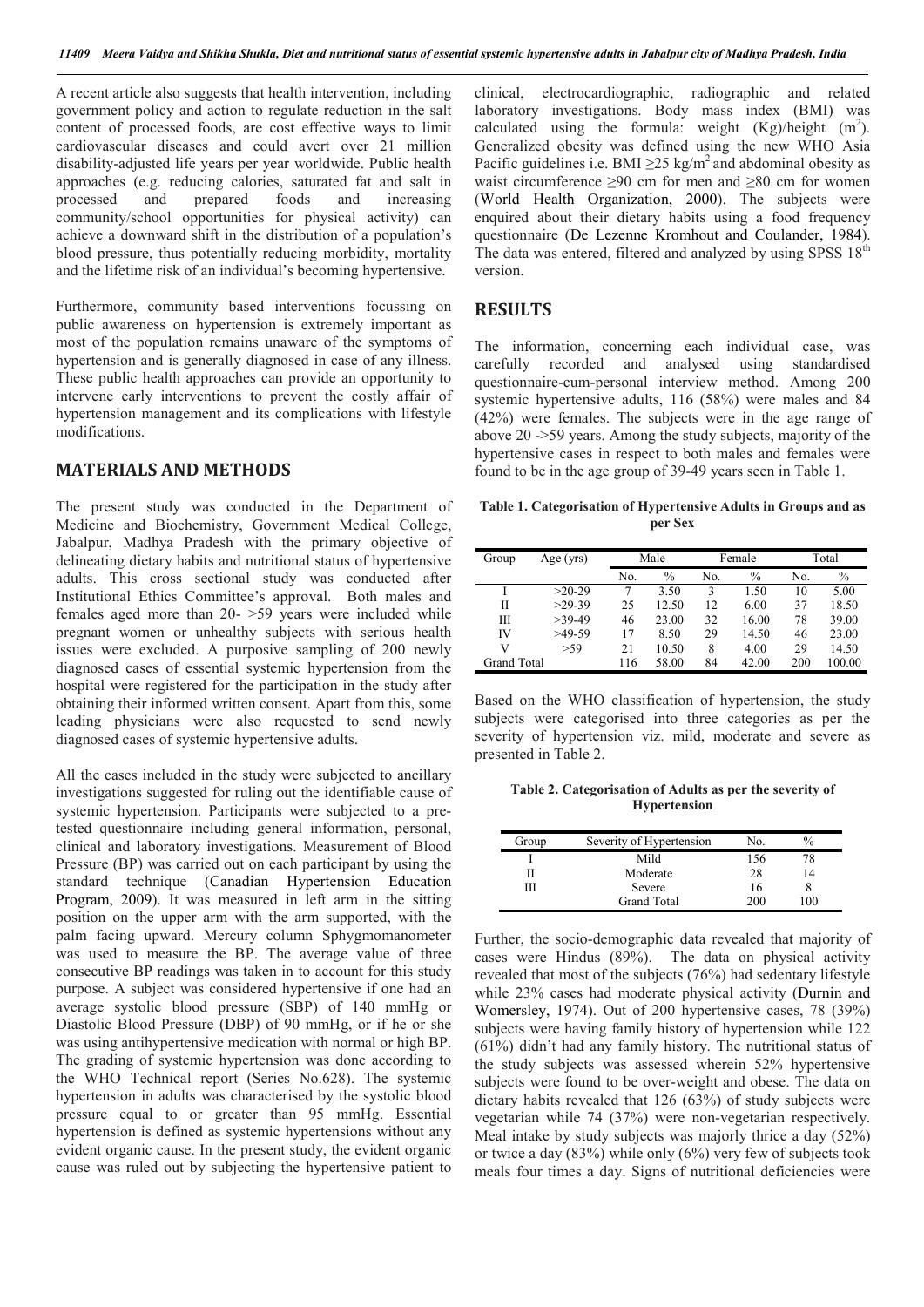found in 44.5% of study subjects. The common signs were pallor, pigmentation, koionchiya and spongy bleeding gums whose incidence was respectively 12%, 10.5% and 6% amongst study subjects. There is meagre literature available relating sign of nutritional deficiencies in hypertension. Univariate analysis was carried out to find association of nutrient intake with age of the hypertensive subjects as presented in Table 3.

obese, this clearly highlights the role of obesity as risk factor to hypertension while most of the subject were leading sedentary lifestyle which could be also an underlying risk factor responsible for hypertension. A significant relationship was found between nutritional status and blood pressure in this study. The pattern is similar to what is observed for the Latin American countries and a few other developed countries of Europe.

**Table 3. Univariate Analysis of Nutrient intake of Hypertensive Subjects as per their Age**

| <b>Nutrients</b>   | Group I              | Group $II$         | Group III          | Group IV           | Group V            | F    | P           | Significance |
|--------------------|----------------------|--------------------|--------------------|--------------------|--------------------|------|-------------|--------------|
|                    | Age (yrs) 20-<29     | $29 - 39$          | $39 - 49$          | $49 - 59$          | 59 $&$ above       |      |             |              |
|                    | N(10)                | N(39)              | N(78)              | (46)               | (29)               |      |             |              |
| Calories (kcal)    | $2619.64\pm 167.60$  | 2359.26±87.13      | 2424.95 ± 60.01    | 2254.36±78.14      | 1956±98.42         | 5.20 | $P=0.01***$ |              |
| % Cal Pro.         | $11.27 \pm 0.42$     | $11.17\pm0.22$     | $11.13\pm0.15$     | $10.57 \pm 0.20$   | $11.34\pm 0.25$    | 1.95 | P > 0.05    | <b>NS</b>    |
| % Cal Fat          | $30.02 \pm 2.59$     | $27.45 \pm 1.34$   | $27.77\pm0.92$     | $30.01 \pm 1.20$   | $26.61 \pm 1.52$   | 1.09 | P > 0.05    | <b>NS</b>    |
| % Cal CHO          | $58.70 \pm 2.48$     | $61.36 \pm 1.29$   | $61.08\pm0.88$     | $59.40 \pm 1.15$   | $62.04 \pm 1.45$   | 0.80 | P>0.05      | <b>NS</b>    |
| Total Fibre (gms)  | $44.59 \pm 4.58$     | $39.68 \pm 2.38$   | $38.97 \pm 1.63$   | $34.76 \pm 2.13$   | $30.09 \pm 2.68$   | 2.91 | P < 0.05    |              |
| Crude Fibre (gms)  | $8.47 \pm 0.75$      | $7.94 \pm 0.39$    | $8.16 \pm 0.26$    | $7.54 \pm 0.35$    | $6.46 \pm 0.44$    | 3.12 | P < 0.05    |              |
| Sodium (mg)        | $3070.33 \pm 253.75$ | $2627 \pm 131.40$  | $2706 \pm 90.50$   | 2733.99±117.84     | $2856.42\pm148.42$ | 0.80 | P > 0.05    | NS.          |
| Potassium (mg)     | 2189.79±157.06       | $2078.57\pm81.65$  | 1988.89±56.23      | 1844.12±73.23      | 1745.32±92.23      | 3.07 | P < 0.05    | S            |
| Magnesium (mg)     | 572.92±46.90         | 520.96±24.38       | $534.65 \pm 16.79$ | 473.76±21.87       | 477.79±27.54       | 2.06 | P > 0.05    | <b>NS</b>    |
| $\text{Zinc}$ (mg) | 1218.30±109.40       | $903.62 \pm 56.92$ | $909.74 \pm 39.20$ | $921.93 \pm 51.05$ | 844.17±64.29       | 4.39 | P < 0.01    |              |

On analysing combative data of the consumption of different nutrients statistically in different age groups of hypertensive subjects, significant difference was found for calories, fibre, potassium and zinc intake in different age groups. The data clearly indicates a decreasing trend in consumption of total calories with advancing age among hypertensive adults i.e. higher the age, lower the calories intake except in group III. Adults in the age group of 39-<49 years consumed higher calories and are more vulnerable of developing high blood pressure. The difference was statistically significant.

### **DISCUSSION**

The present study highlighted the nutritional status of hypertensive adults and categorised adults based on the severity of disease. It was found that most (78%) of the adults had mild hypertension while 8% of the study subjects had severe hypertension. This could be possible due to the fact that subjects who recognised the symptoms and consulted the physician at right time were diagnosed early while still 8% of the subjects were remain unaware of the symptoms of hypertension and lately consulted the physician. This is in agreement to studies which states that a considerable proportion of the general population remain unaware of having hypertension or do not have their blood pressure well controlled (Panagiotakos *et al.,* 2003). Majority of the study subjects were Hindus, followed by Sikh and other religion. A number of researchers have found that religious commitment has a salutary effect on blood pressure levels (Fields *et al.,* 2004). Idemiologic studies of the effects of religion on blood pressure suggest that religious commitment is inversely associated with blood pressure and that several religious denominations or groups have relatively low rates of hypertension-related morbidity and mortality (Rudnick *et al.,* 1977).

The data on nutritional status of study subjects predicts that 52.2% of the study subjects were found to be overweight and

These study findings are consistent with those of other studies, although the criteria applied to define high blood pressure and establish nutritional status categories may not have been the same (Anthony Walsh Religion and Hypertension: Testing Alternative Explanations Among Immigrants Behavioral Medicine, 1998). The more common defining characteristics include "lack of physical conditioning" and "lack of physical exercises (Jeffrey *et al.,* 1989). This is in line with the study (Omura *et al.,* 2004) conducted in Japan. A definitive link between obesity and hypertension has been found using animal and clinical studies; from these it has been realized that many mechanisms are potential causes of obesity-induced hypertension. These mechanisms include the activation of the sympathetic nervous system as well as the activation of the renin–angiotensin-aldosterone system (Guerra *et al.,* 2001).

The difference in consumption of total fibre, crude fibre, potassium and zinc were found to be statistically significant in different age group of hypertensive, the consumption being lower for higher age. These trends were statistically significant for energy  $(P<0.05)$  as well. Evidence from observational studies and several clinical trials suggests that increased fiber intake may reduce BP. Studies suggest that increased potassium has beneficial effects on BP in the setting of a low intake (eg, 1.3 to 1.4 g/d, or 35 to 40 mmol/d) (Guedes *et al.,* 2010) or a much higher intake (eg,  $3.3$  g/d, or 84 mmol/d) (Rahmouni *et al.,* 2005). These nutrients may be important determinants of hypertension (Brancati *et al.,* 1996; Naismith Braschi, 2003). The prevalence of hypertension is increasing with rapid globalization, urbanization and stress affecting right from adolescents to adults of all age and irrespective of sex. There is an urgent need to carry out surveillance to find out the exact prevalence of hypertension amongst different age group of individuals and populations. Individual or community based interventions are essential in raising awareness on hypertension amongst adults such that they are aware of early signs and symptoms of high blood pressure. An awareness generation camps may be organised in communities, workplace, schools,